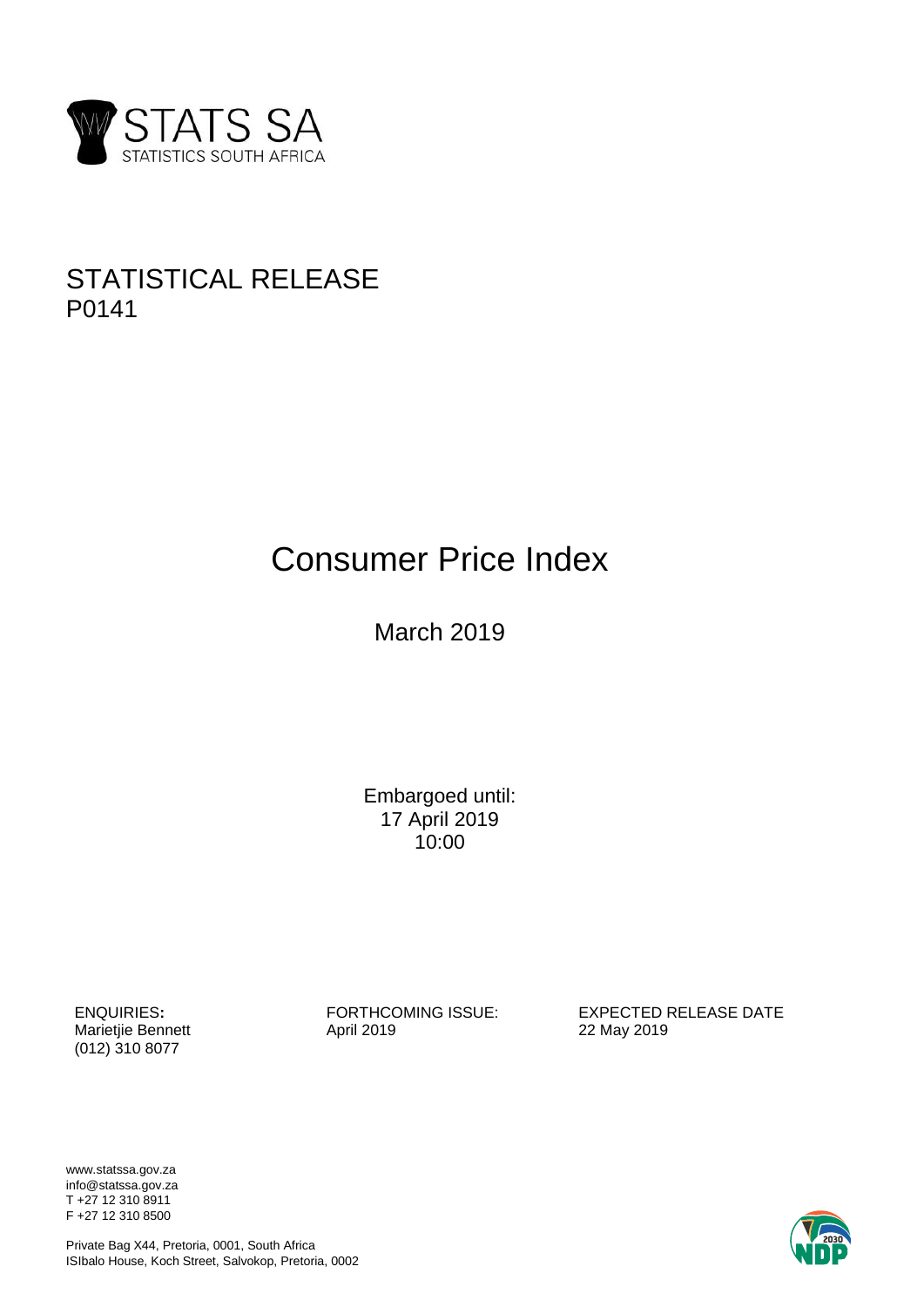# **CONTENTS**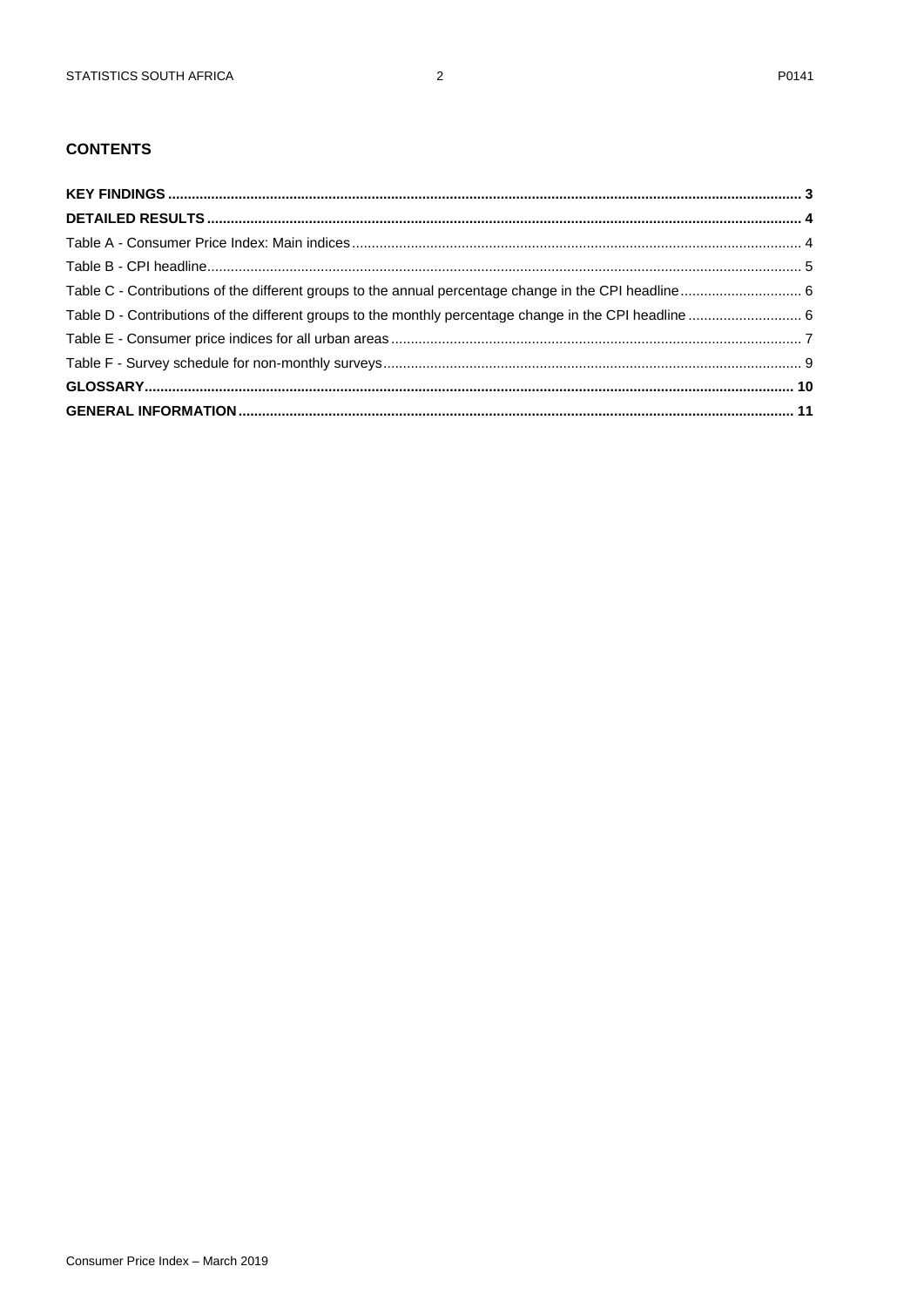#### <span id="page-2-0"></span>**KEY FINDINGS**

#### **Headline consumer price index (CPI for all urban areas)**

Annual consumer price inflation was 4,5% in March 2019, up from 4,1% in February 2019. The consumer price index increased by 0,8% month-on-month in March 2019.

**Table C** (page 6) shows contributions to headline annual consumer price inflation.

- **Alcoholic beverages and tobacco** increased from 0,3 of a percentage point in February 2019 to 0,4 of a percentage point in March 2019. The index increased by 6,4% year-on-year.
- **Housing and utilities** decreased from 1,3 percentage points in February 2019 to 1,1 percentage points in March 2019. The index increased by 4,5% year-on-year.
- **Transport** increased from 0,5 of a percentage point in February 2019 to 0,9 of a percentage point in March 2019. The index increased by 6,4% year-on-year.

**Table D** (page 6) shows contributions to monthly consumer price inflation.

- **Alcoholic beverages and tobacco** contributed 0,2 of a percentage point. The index increased by 2,5% month-onmonth.
- **Housing and utilities** contributed 0,1 of a percentage point. The index increased by 0,3% month-on-month.
- **Transport** contributed 0,3 of a percentage point. The index increased by 2,0% month-on-month.
- **Education** contributed 0,2 of a percentage point. The index increased by 6,7% month-on-month.

In March 2019 the CPI for **goods** increased by 4,1% year-on-year (up from 3,0% in February), and the CPI for **services** increased by 4,9% (down from 5,2% in February).

**Provincial** annual inflation rates ranged from 3,8% in North West to 5,5% in Western Cape (see Table A).

**Note**: Not all items in the CPI are surveyed every month. Table F (page 9) shows the survey schedule for items that are not surveyed monthly.

> **Risenga Maluleke Statistician-General**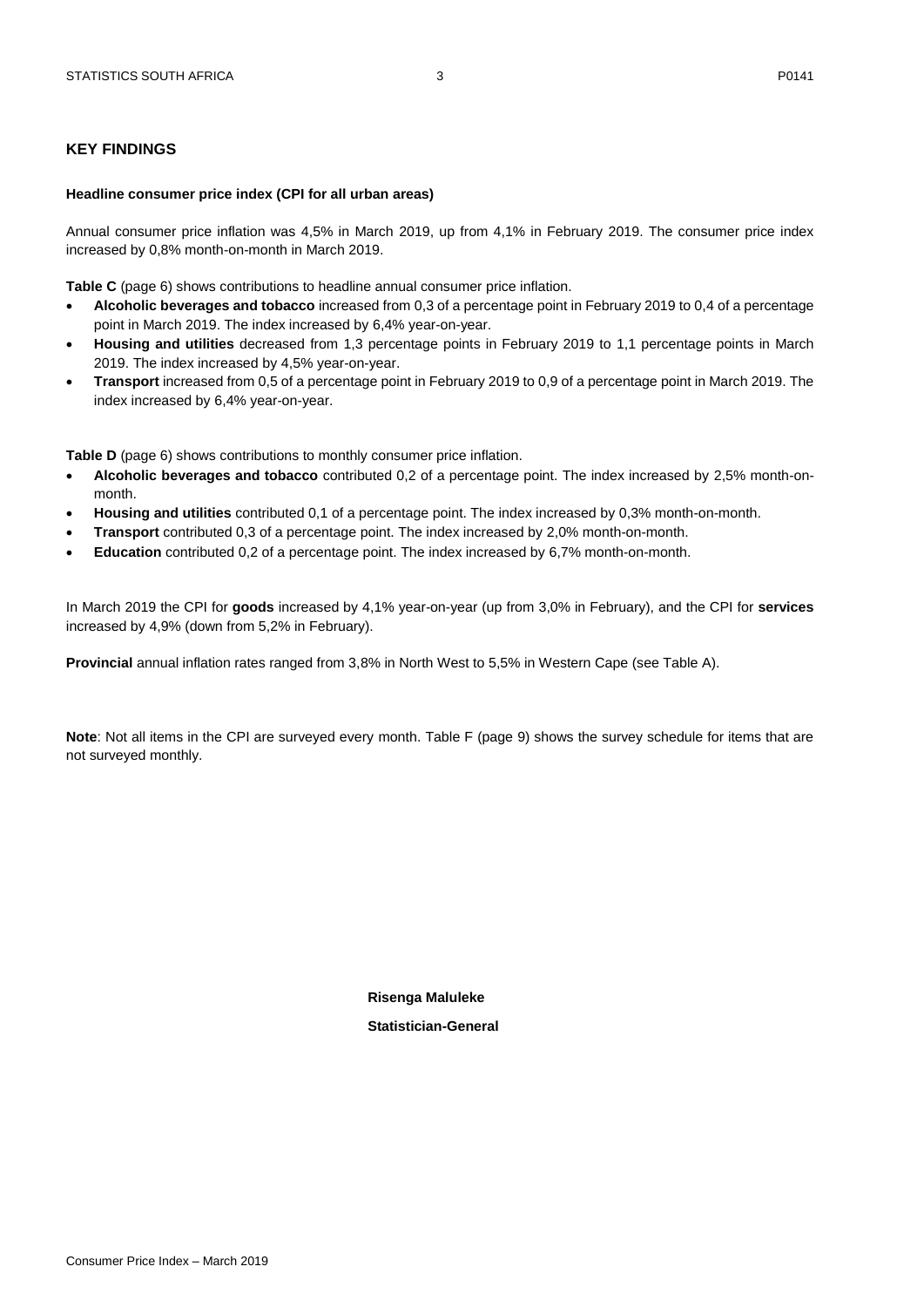#### <span id="page-3-1"></span><span id="page-3-0"></span>**Table A - Consumer Price Index: Main indices**

Unless otherwise stated the table refers to all urban areas.

|                          |                                                            |                      | Weight |          | Index (Dec 2016=100) |          |          | Percentage change |
|--------------------------|------------------------------------------------------------|----------------------|--------|----------|----------------------|----------|----------|-------------------|
|                          | Group                                                      |                      |        | Mar 2018 | Feb 2019             | Mar 2019 | Mar 2019 | Mar 2019          |
|                          |                                                            |                      |        |          |                      |          | VS.      | VS.               |
|                          |                                                            |                      |        |          |                      |          | Feb 2019 | Mar 2018          |
| All items (CPI Headline) |                                                            |                      | 100,00 | 106,2    | 110,1                | 111,0    | 0,8      | 4,5               |
|                          | CPI excluding food and NAB, fuel and energy                |                      | 74,43  | 106,3    | 110,2                | 111,0    | 0,7      | 4,4               |
| Trimmed mean             |                                                            |                      |        | 105,3    | 109,8                | 110,5    | 0,6      | 4,9               |
| Analytical               | CPI for all goods                                          |                      | 48,70  | 104,5    | 107,8                | 108,8    | 0,9      | 4,1               |
| series                   | CPI for durable goods                                      |                      | 7,81   | 101,2    | 103,5                | 103,3    | $-0,2$   | 2,1               |
|                          | CPI for semi-durable goods                                 |                      | 5,68   | 101,4    | 103,1                | 103,1    | 0,0      | 1,7               |
|                          | CPI for non-durable goods                                  |                      | 35,21  | 106,0    | 109,8                | 111,3    | 1,4      | 5,0               |
|                          | <b>CPI for services</b>                                    |                      | 51,30  | 107,9    | 112,5                | 113,2    | 0,6      | 4,9               |
|                          | CPI for administered prices                                | <b>Total</b>         | 16,17  | 106,3    | 111,9                | 114,7    | 2,5      | 7,9               |
|                          |                                                            | Regulated            | 11,76  | 104,7    | 110,5                | 112,8    | 2,1      | 7,7               |
|                          |                                                            | Not regulated        | 4,41   | 110,4    | 115,3                | 120,0    | 4,1      | 8,7               |
|                          | <b>CPI excluding administered</b><br>prices                |                      | 83,83  | 106,2    | 109,8                | 110,3    | 0,5      | 3,9               |
|                          | CPI for administered prices<br>excluding fuel and paraffin |                      | 11,54  | 105,6    | 111,9                | 113,7    | 1,6      | 7,7               |
|                          | CPI excluding food and NAB                                 |                      | 82,76  | 106,2    | 110,3                | 111,3    | 0,9      | 4,8               |
|                          | <b>CPI excluding fuel</b>                                  |                      | 95,42  | 106,2    | 110,1                | 110,7    | 0,5      | 4,2               |
|                          | <b>CPI excluding food and NAB</b><br>and fuel              |                      | 78,18  | 106,1    | 110,2                | 111,0    | 0,7      | 4,6               |
|                          | <b>CPI excluding housing</b>                               |                      | 75,38  | 106,5    | 110,2                | 111,3    | 1,0      | 4,5               |
|                          | CPI excluding fuel and energy                              |                      | 91,67  | 106,3    | 110,1                | 110,8    | 0,6      | 4,2               |
|                          | <b>CPI excluding energy</b>                                |                      | 96,25  | 106,4    | 110,2                | 111,1    | 0,8      | 4,4               |
|                          | <b>CPI excluding owners'</b>                               |                      |        |          |                      |          |          |                   |
|                          | equivalent rent                                            |                      | 86,68  | 106,3    | 110,4                | 111,4    | 0,9      | 4,8               |
|                          | <b>CPI for pensioners</b>                                  |                      |        | 106,5    | 110,8                | 111,5    | 0,6      | 4,7               |
| Geographic               | <b>CPI for total country</b>                               |                      | 100,00 | 106,0    | 109,9                | 110,8    | 0,8      | 4,5               |
| indices                  | CPI for rural areas                                        |                      | 12,23  | 104,3    | 108,2                | 108,9    | 0,6      | 4,4               |
|                          | <b>CPI per province</b>                                    | <b>Western Cape</b>  | 17,25  | 107,0    | 111,7                | 112,9    | 1,1      | 5,5               |
|                          |                                                            | <b>Eastern Cape</b>  | 8,04   | 106,0    | 109,8                | 110,2    | 0,4      | 4,0               |
|                          |                                                            | <b>Northern Cape</b> | 1,93   | 105,1    | 108,9                | 109,7    | 0,7      | 4,4               |
|                          |                                                            | <b>Free State</b>    | 5,93   | 105,7    | 109,7                | 110,6    | 0,8      | 4,6               |
|                          |                                                            | KwaZulu-Natal        | 12,70  | 105,2    | 108,7                | 109,5    | 0,7      | 4,1               |
|                          |                                                            | <b>North West</b>    | 5,31   | 104,8    | 107,9                | 108,8    | 0,8      | 3,8               |
|                          |                                                            | Gauteng              | 36,25  | 106,4    | 110,3                | 111,0    | 0,6      | 4,3               |
|                          |                                                            | Mpumalanga           | 6,89   | 105,0    | 108,9                | 109,6    | 0,6      | 4,4               |
|                          |                                                            | Limpopo              | 5,70   | 105,0    | 108,8                | 110,0    | 1,1      | 4,8               |
| <b>Deciles</b>           | CPI per expenditure decile                                 | 1                    | 0,50   | 102,5    | 106,8                | 107,4    | 0,6      | 4,8               |
|                          |                                                            | 2                    | 1,13   | 103,5    | 107,3                | 107,9    | 0,6      | 4,3               |
|                          |                                                            | 3                    | 1,89   | 104,1    | 107,6                | 108,3    | 0,7      | 4,0               |
|                          |                                                            | 4                    | 2,81   | 104,4    | 107,9                | 108,7    | 0,7      | 4,1               |
|                          |                                                            | 5                    | 3,93   | 104,6    | 108,1                | 108,8    | 0,6      | 4,0               |
|                          |                                                            | 6                    | 5,61   | 105,0    | 108,3                | 109,0    | 0,6      | 3,8               |
|                          |                                                            | 7                    | 7,91   | 105,5    | 108,9                | 109,6    | 0,6      | 3,9               |
|                          |                                                            | 8                    | 11,30  | 105,9    | 109,5                | 110,3    | 0,7      | 4,2               |
|                          |                                                            | 9                    | 16,35  | 106,7    | 110,7                | 111,7    | 0,9      | 4,7               |
|                          |                                                            | 10                   | 48,57  | 106,7    | 111,0                | 111,9    | 0,8      | 4,9               |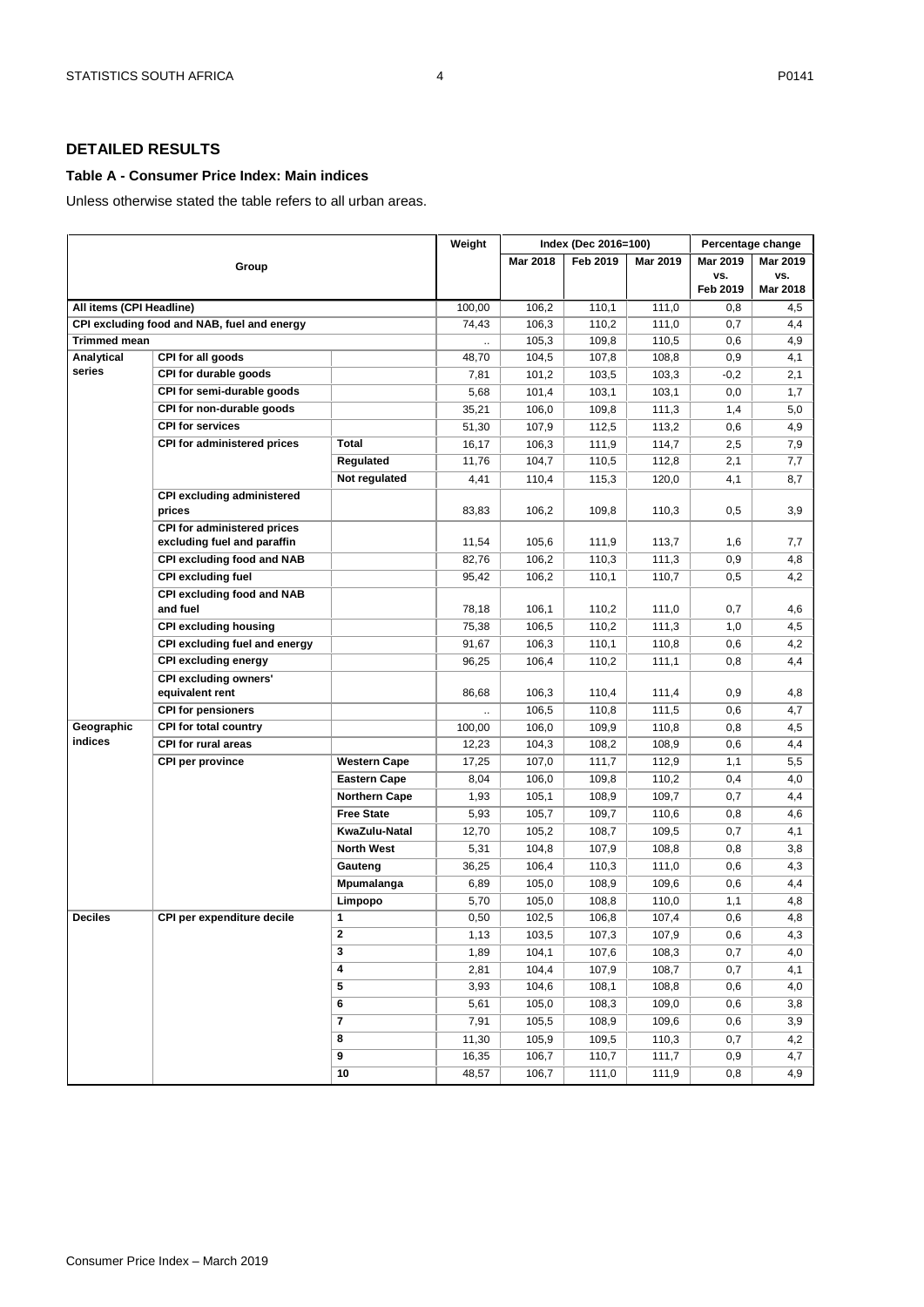#### <span id="page-4-0"></span>**Table B - CPI headline**

**Table B1 - CPI headline index numbers (Dec 2016=100)**

| Year | Jan   | Feb   | Mar   | Apr      | Mav   | Jun   | Jul      | Aug       | Sep   | Oct   | Nov      | <b>Dec</b> | Average <sup>1</sup> |
|------|-------|-------|-------|----------|-------|-------|----------|-----------|-------|-------|----------|------------|----------------------|
| 2015 | 88,9  | 89,4  | 90,7  | 91.5     | 91,7  | 92.   | 93,1     | 93,1      | 93.7  | 93,3  | 93,4     | 93,7       | 92,0                 |
| 2016 | 94,4  | 95,7  | 96,4  | 97,2     | 97.4  | 97,9  | 98,7     | 98,6      | 98,8  | 99,3  | 99,6     | 100,0      | 97,8                 |
| 2017 | 100.6 | 101,7 | 102,3 | 102,4    | 102,7 | 102,9 | 103,2    | 103,3     | 103,8 | 104.1 | 104,2    | 104,7      | 103,0                |
| 2018 | 105,0 | 105,8 | 106,2 | 107.0    | 107,2 | 107,6 | 108,5    | 108,4     | 108,9 | 109.4 | 109,6    | 109,4      | 107,8                |
| 2019 | 109,2 | 110.1 | 111.0 | $\cdots$ |       |       | $\cdots$ | $\cdot$ . |       |       | $\cdots$ |            | $\cdot$ .            |

#### **Table B2 - CPI headline year-on-year rates**

| Year | Jan | Feb | Mar | Apr      | May      | Jun      | Jul      | Aug      | Sep      | Oct       | Nov       | <b>Dec</b> | Average <sup>1</sup> |
|------|-----|-----|-----|----------|----------|----------|----------|----------|----------|-----------|-----------|------------|----------------------|
| 2015 | 4,4 | 3,9 | 4,0 | 4,5      | 4,6      | 4,7      | 5,0      | 4,6      | 4,6      | 4,7       | 4,8       | 5,2        | 4,6                  |
| 2016 | 6,2 | 7,0 | 6,3 | 6,2      | 6,1      | 6,3      | 6,0      | 5,9      | 6,1      | 6,4       | 6,6       | 6,8        | 6,4                  |
| 2017 | 6,6 | 6,3 | 6,1 | 5,3      | 5,4      | 5,1      | 4,6      | 4,8      | 5,1      | 4,8       | 4,6       | 4,7        | 5,3                  |
| 2018 | 4,4 | 4,0 | 3,8 | 4,5      | 4.4      | 4,6      | 5,1      | 4,9      | 4,9      | 5.1       | 5,2       | 4,5        | 4,7                  |
| 2019 | 4,0 | 4.1 | 4,5 | $\cdots$ | $\cdots$ | $\cdots$ | $\cdots$ | $\cdots$ | $\cdots$ | $\cdot$ . | $\cdot$ . | $\cdots$   | $\cdots$             |

<sup>1</sup> Annual average.

#### **Figure 1 - CPI headline index numbers and year-on-year rates**

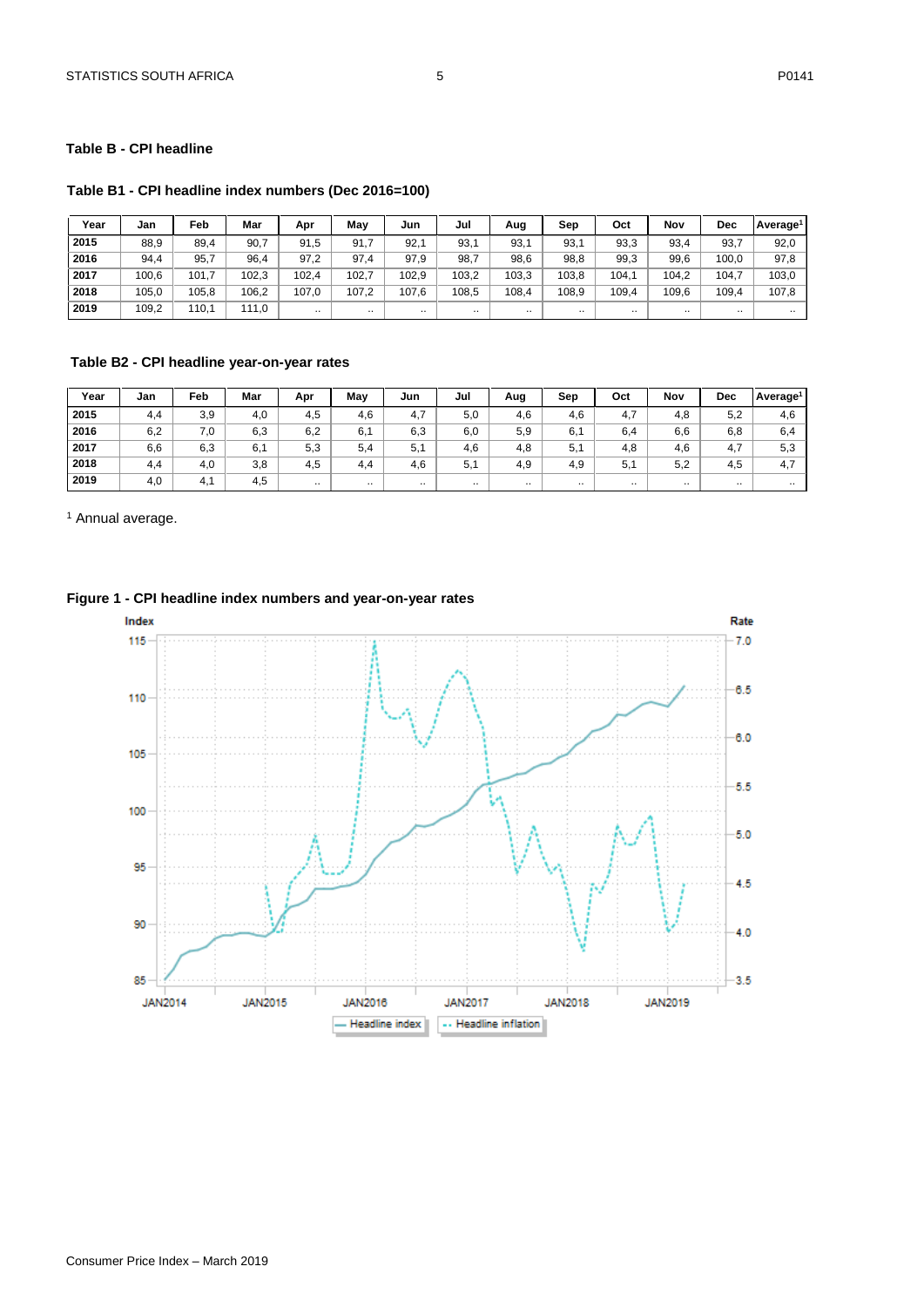#### <span id="page-5-0"></span>**Table C - Contributions of the different groups to the annual percentage change in the CPI headline**

|                                        | Contribution |          |  |  |  |
|----------------------------------------|--------------|----------|--|--|--|
| Group                                  | Feb 2019     | Mar 2019 |  |  |  |
| Food and non-alcoholic beverages       | 0,5          | 0,5      |  |  |  |
| Alcoholic beverages and tobacco        | 0,3          | 0,4      |  |  |  |
| <b>Clothing and footwear</b>           | 0,1          | 0,1      |  |  |  |
| <b>Housing and utilities</b>           | 1,3          | 1,1      |  |  |  |
| <b>Household contents and services</b> | 0,1          | 0,1      |  |  |  |
| Health                                 | 0,1          | 0,1      |  |  |  |
| <b>Transport</b>                       | 0,5          | 0,9      |  |  |  |
| <b>Recreation and culture</b>          | 0,1          | 0,1      |  |  |  |
| <b>Education</b>                       | 0,2          | 0,2      |  |  |  |
| <b>Restaurants and hotels</b>          | 0,1          | 0,1      |  |  |  |
| Miscellaneous goods and services       | 0,9          | 0,9      |  |  |  |
| Residual                               | $-0,1$       | 0,0      |  |  |  |
| All Items                              | 4,1          | 4,5      |  |  |  |

#### <span id="page-5-1"></span>**Table D - Contributions of the different groups to the monthly percentage change in the CPI headline**

|                                  | Contribution |          |  |  |
|----------------------------------|--------------|----------|--|--|
| Group                            | Feb 2019     | Mar 2019 |  |  |
| Alcoholic beverages and tobacco  | 0,0          | 0,2      |  |  |
| <b>Housing and utilities</b>     | 0,0          | 0,1      |  |  |
| <b>Transport</b>                 | 0,1          | 0,3      |  |  |
| <b>Education</b>                 | 0,0          | 0,2      |  |  |
| Miscellaneous goods and services | 0,7          | 0,0      |  |  |
| All Items                        | 0,8          | 0,8      |  |  |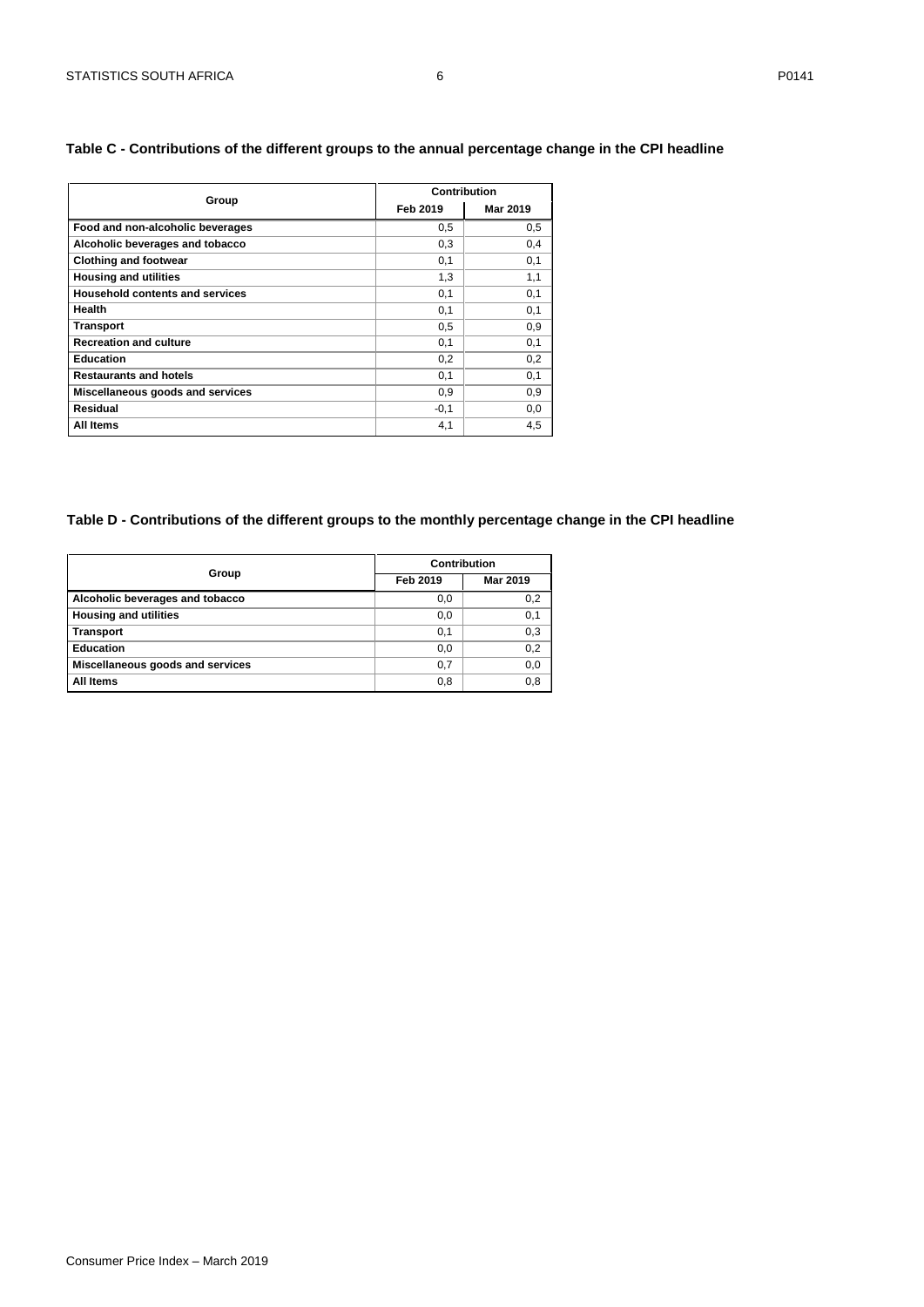#### <span id="page-6-0"></span>**Table E - Consumer price indices for all urban areas**

|                          |                                              |                          | Weight |          | Index (Dec 2016=100) |          |          | Percentage change |
|--------------------------|----------------------------------------------|--------------------------|--------|----------|----------------------|----------|----------|-------------------|
|                          |                                              |                          |        | Mar 2018 | Feb 2019             | Mar 2019 | Mar 2019 | Mar 2019          |
|                          | Group                                        |                          |        |          |                      |          | VS.      | VS.               |
|                          |                                              |                          |        |          |                      |          | Feb 2019 | Mar 2018          |
| All items (CPI           |                                              |                          |        |          |                      |          |          |                   |
| Headline)<br>Food and    |                                              |                          | 100,00 | 106,2    | 110,1                | 111,0    | 0,8      | 4,5               |
| non-alcoholic            |                                              |                          | 17,24  | 106,4    | 109,4                | 109,7    | 0,3      | 3,1               |
| beverages                | Food                                         |                          | 15,48  | 106,5    | 108,8                | 109,0    | 0,2      | 2,3               |
|                          |                                              | Processed                | 8,67   | 104,5    | 108,8                | 109,2    | 0,4      | 4,5               |
|                          |                                              | <b>Unprocessed</b>       | 6,81   | 108,1    | 108,7                | 108,8    | 0,1      | 0,6               |
|                          |                                              | <b>Bread and cereals</b> | 3,21   | 95,3     | 100,3                | 101,1    | 0,8      | 6,1               |
|                          |                                              | <b>Meat</b>              | 5,46   | 116,4    | 115,7                | 115,1    | $-0,5$   | $-1,1$            |
|                          |                                              | Fish                     | 0,40   | 108,2    | 112,3                | 113,3    | 0,9      | 4,7               |
|                          |                                              | Milk, eggs and<br>cheese | 2,57   | 105,6    | 106,5                | 106,6    | 0,1      | 0,9               |
|                          |                                              | Oils and fats            | 0,45   | 98,5     | 99,3                 | 100,2    | 0,9      | 1,7               |
|                          |                                              | Fruit                    | 0,34   | 95,2     | 99,4                 | 102,4    | 3,0      | 7,6               |
|                          |                                              | Vegetables               | 1,30   | 104,4    | 112,7                | 114,2    | 1,3      | 9,4               |
|                          |                                              | Sugar, sweets            |        |          |                      |          |          |                   |
|                          |                                              | and desserts             | 0,56   | 105,3    | 109,6                | 109,4    | $-0,2$   | 3,9               |
|                          |                                              | Other food               | 1,19   | 101,2    | 105,1                | 105,0    | $-0,1$   | 3,8               |
|                          | Non-alcoholic beverages                      |                          | 1,76   | 105,3    | 114,6                | 116,0    | 1,2      | 10,2              |
|                          |                                              | <b>Hot beverages</b>     | 0,65   | 107,1    | 111,5                | 112,5    | 0,9      | 5,0               |
|                          |                                              | <b>Cold beverages</b>    | 1,11   | 104,3    | 116,3                | 117,9    | 1,4      | 13,0              |
| <b>Alcoholic</b>         |                                              |                          | 5,82   | 106,7    | 110,7                | 113,5    | 2,5      | 6,4               |
| beverages                | <b>Alcoholic beverages</b>                   |                          | 3,89   | 107,6    | 112,3                | 114,6    | 2,0      | 6,5               |
| and tobacco              |                                              | <b>Spirits</b>           | 0,86   | 106,6    | 111,7                | 114,4    | 2,4      | 7,3               |
|                          |                                              | Wine                     | 1,05   | 110,5    | 114,1                | 119,1    | 4,4      | 7,8               |
|                          |                                              | Beer                     | 1,98   | 106,5    | 111,7                | 112,3    | 0,5      | 5,4               |
|                          | <b>Tobacco</b>                               |                          | 1,93   | 105,0    | 107,3                | 111,4    | 3,8      | 6,1               |
| <b>Clothing and</b>      |                                              |                          | 3,83   | 102,2    | 103,9                | 104,1    | 0,2      | 1,9               |
| footwear                 | Clothing                                     |                          | 2,71   | 102,5    | 104,4                | 104,6    | 0,2      | 2,0               |
|                          | Footwear                                     |                          | 1,12   | 101,7    | 102,7                | 102,9    | 0,2      | 1,2               |
| <b>Housing and</b>       |                                              |                          | 24,62  | 105,5    | 110,0                | 110,3    | 0,3      | 4,5               |
| utilities                | <b>Actual rentals for housing</b>            |                          | 3,52   | 106,4    | 109,4                | 110,1    | 0,6      | 3,5               |
|                          | Owners' equivalent rent                      |                          | 13,32  | 105,8    | 108,3                | 108,6    | 0,3      | 2,6               |
|                          | <b>Maintenance and repair</b>                |                          | 0,82   | 103,8    | 106,9                | 107,1    | 0,2      | 3,2               |
|                          | Water and other services                     |                          | 3,16   | 107,5    | 119,2                | 119,3    | 0,1      | 11,0              |
|                          | <b>Electricity and other fuels</b>           |                          | 3,80   | 102,2    | 110,0                | 110,0    | 0,0      | 7,6               |
| Household                |                                              |                          | 4,35   | 102,6    | 105,5                | 106,2    | 0,7      | 3,5               |
| contents and<br>services | Furnishings, floor coverings<br>and textiles |                          | 0,81   | 95,2     | 95,2                 | 94,5     | $-0,7$   | $-0,7$            |
|                          | Appliances, tableware and                    |                          |        |          |                      |          |          |                   |
|                          | equipment                                    |                          | 0,73   | 97,3     | 98,9                 | 98,9     | 0,0      | 1,6               |
|                          | <b>Supplies and services</b>                 |                          | 2,81   | 106,2    | 110,2                | 111,5    | 1,2      | 5,0               |
|                          |                                              | <b>Domestic</b>          |        |          |                      |          |          |                   |
| Health                   |                                              | workers' wages           | 2,45   | 106,5    | 110,6                | 111,9    | 1,2      | 5,1               |
|                          |                                              |                          | 1,40   | 110,0    | 114,5                | 115,8    | 1,1      | 5,3               |
|                          | <b>Medical products</b>                      |                          | 0,53   | 106,6    | 108,4                | 111,4    | 2,8      | 4,5               |
|                          | <b>Medical services</b>                      |                          | 0,87   | 112,3    | 118,7                | 118,7    | 0,0      | 5,7               |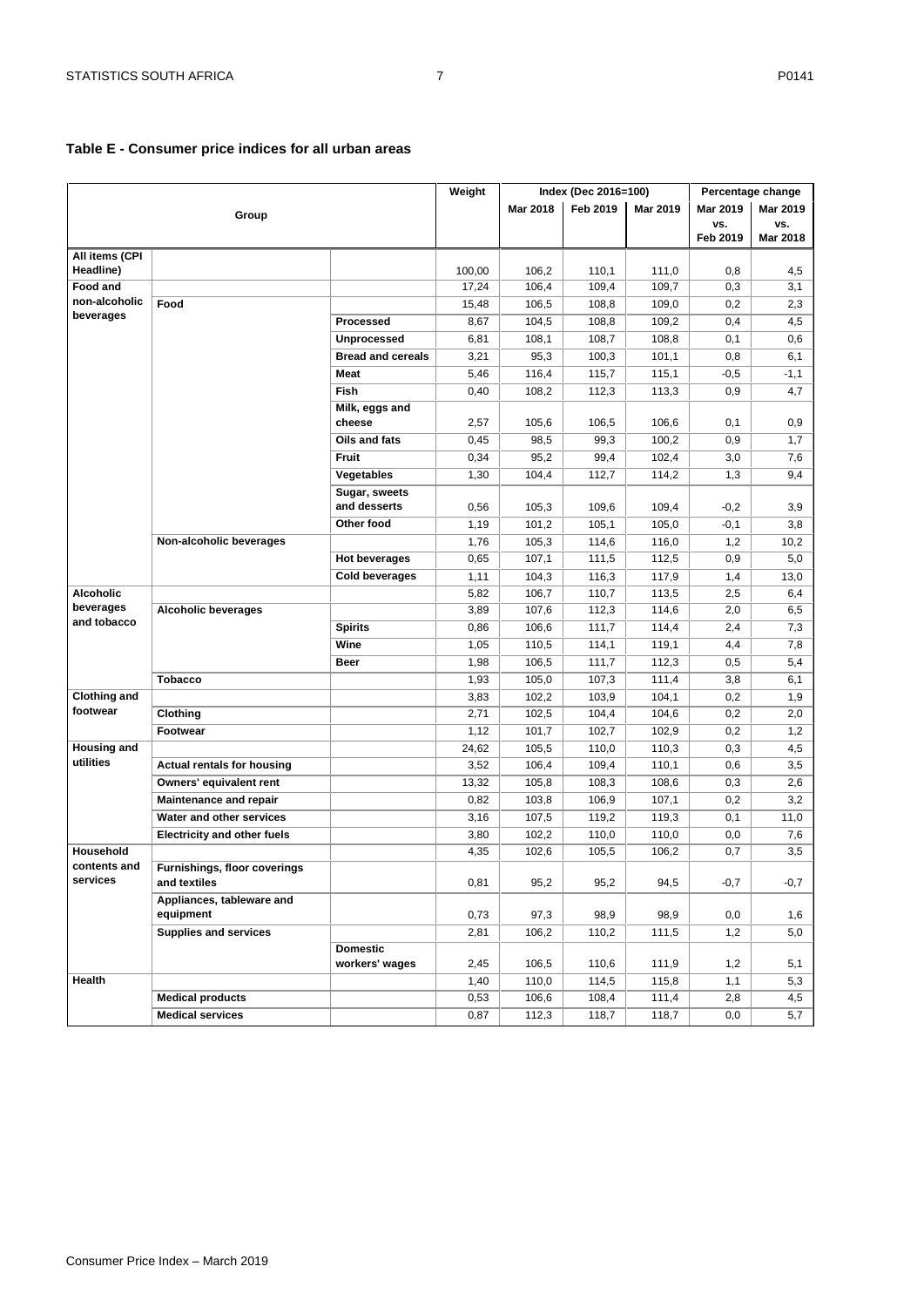## **Table E - Consumer price indices for all urban areas (concluded)**

|                       |                                    |               | Weight |          | Index (Dec 2016=100) |          |          | Percentage change |
|-----------------------|------------------------------------|---------------|--------|----------|----------------------|----------|----------|-------------------|
|                       | Group                              |               |        | Mar 2018 | Feb 2019             | Mar 2019 | Mar 2019 | Mar 2019          |
|                       |                                    |               |        |          |                      |          | VS.      | VS.               |
|                       |                                    |               |        |          |                      |          | Feb 2019 | Mar 2018          |
| <b>Transport</b>      |                                    |               | 14,28  | 105,0    | 109,5                | 111,7    | 2,0      | 6,4               |
|                       | <b>Purchase of vehicles</b>        |               | 6,12   | 103,8    | 107,4                | 107,4    | 0,0      | 3,5               |
|                       | <b>Private transport operation</b> |               | 5,86   | 107,2    | 111,0                | 115,8    | 4,3      | 8,0               |
|                       |                                    | Fuel          | 4,58   | 107,9    | 111,7                | 117,4    | 5,1      | 8,8               |
|                       |                                    | Other running |        |          |                      |          |          |                   |
|                       |                                    | costs         | 1,28   | 104,7    | 108,3                | 109,9    | 1,5      | 5,0               |
|                       | <b>Public transport</b>            |               | 2,30   | 102,4    | 111,2                | 112,7    | 1,3      | 10,1              |
| Communication         |                                    |               | 2,63   | 98,2     | 99,8                 | 99,7     | $-0,1$   | 1,5               |
|                       | Postal services and                |               |        |          |                      |          |          |                   |
|                       | telecommunication services         |               | 2,43   | 99,5     | 102,0                | 102,0    | 0,0      | 2,5               |
|                       | <b>Telecommunication equipment</b> |               | 0,20   | 81,9     | 73,0                 | 72,6     | $-0,5$   | $-11,4$           |
| <b>Recreation and</b> |                                    |               | 5,16   | 100,6    | 101,9                | 101,8    | $-0,1$   | 1,2               |
| culture               | <b>Recreational equipment</b>      |               | 1,25   | 95,5     | 95,6                 | 95,2     | $-0,4$   | $-0,3$            |
|                       | <b>Recreational and cultural</b>   |               |        |          |                      |          |          |                   |
|                       | services                           |               | 3,10   | 101,2    | 102,0                | 102,1    | 0,1      | 0,9               |
|                       | Books, newspapers and              |               |        |          |                      |          |          |                   |
|                       | stationery                         |               | 0,64   | 106,7    | 113,4                | 113,8    | 0,4      | 6,7               |
|                       | Package holidays                   |               | 0,17   | 104,3    | 102,8                | 102,0    | $-0.8$   | $-2,2$            |
| <b>Education</b>      |                                    |               | 2,53   | 114,2    | 114,2                | 121,8    | 6,7      | 6,7               |
|                       | Primary and secondary              |               | 1,54   | 115,9    | 115,9                | 123,8    | 6,8      | 6,8               |
|                       | <b>Tertiary</b>                    |               | 0,99   | 111,8    | 111.8                | 118.7    | 6,2      | 6,2               |
| <b>Restaurants</b>    |                                    |               | 3,09   | 103,9    | 108,2                | 108,5    | 0,3      | 4,4               |
| and hotels            | <b>Restaurants</b>                 |               | 1,98   | 107,2    | 112,6                | 113,0    | 0,4      | 5,4               |
|                       | <b>Hotels</b>                      |               | 1,11   | 97,5     | 99.8                 | 100,0    | 0,2      | 2,6               |
| <b>Miscellaneous</b>  |                                    |               | 15,05  | 112,6    | 118,5                | 118,7    | 0,2      | 5,4               |
| goods and             | Personal care                      |               | 2,12   | 104,8    | 104,9                | 106,7    | 1,7      | 1,8               |
| services              | Insurance                          |               | 10,06  | 115,1    | 122,8                | 122,7    | $-0,1$   | 6,6               |
|                       | <b>Financial services</b>          |               | 1,53   | 110,5    | 116,0                | 115,9    | $-0,1$   | 4,9               |
|                       | Other goods and services           |               | 1,34   | 108.0    | 110.6                | 110.6    | 0.0      | 2,4               |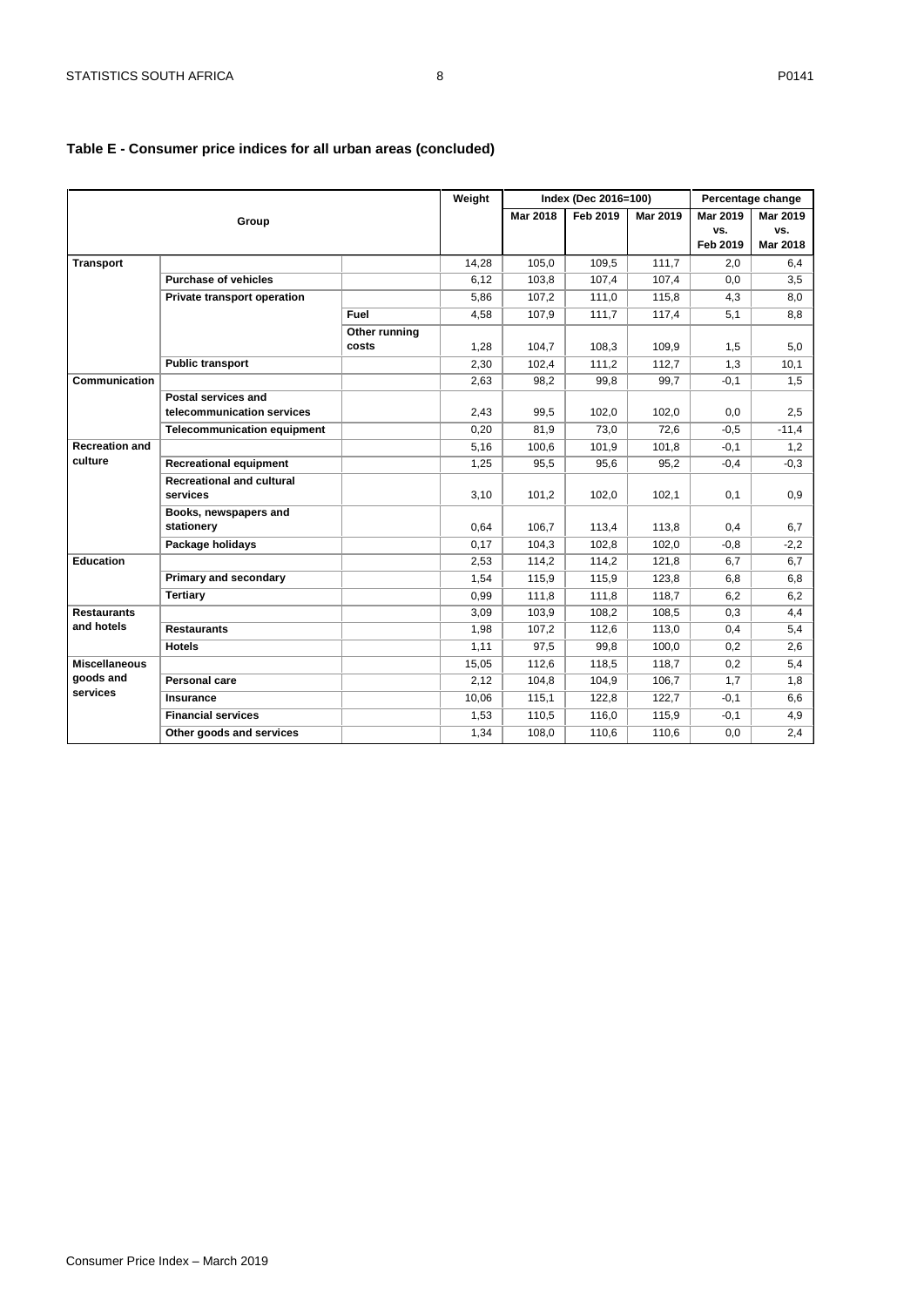# <span id="page-8-0"></span>**Table F - Survey schedule for non-monthly surveys**

| Quarterly                                                          |                                                                                                                          |
|--------------------------------------------------------------------|--------------------------------------------------------------------------------------------------------------------------|
| January, April, July, October                                      | Gymnasium fees (Recreation and culture)<br>Funeral expenses, funeral policies, gravestone maintenance<br>(Miscellaneous) |
|                                                                    | Private-sector hospitals (Health)                                                                                        |
| February, May, August, November                                    | Rugby tickets (Recreation and culture)                                                                                   |
|                                                                    | Cricket tickets (Recreation and culture)                                                                                 |
|                                                                    | Actual rentals for housing, owners' equivalent rent (Housing and<br>utilities)                                           |
| March, June, September, December                                   | Domestic workers' wages (Household contents and services)                                                                |
|                                                                    | Taxi fares, train fares (Transport)                                                                                      |
|                                                                    | Motor vehicle insurance (Miscellaneous)                                                                                  |
| <b>Biannual</b>                                                    |                                                                                                                          |
| January, July                                                      | Building insurance, household content insurance (Miscellaneous)                                                          |
| February, April                                                    | Medical aid (Miscellaneous)                                                                                              |
| April, October                                                     | Television licences (Recreation and culture)                                                                             |
| May, November                                                      | Electricians, plumbers (Housing and utilities)                                                                           |
| July, August                                                       | Municipal charges for water, property rates and electricity (Housing<br>and utilities)                                   |
| Annual                                                             |                                                                                                                          |
|                                                                    | Post box rental (Communication)                                                                                          |
| January                                                            | Lotto tickets (Recreation and culture)                                                                                   |
| February                                                           | Private-sector doctors and dentists (Health)                                                                             |
|                                                                    | School and university tuition fees (Education)                                                                           |
|                                                                    | Toll fees (Transport)                                                                                                    |
| March                                                              | University boarding fees (Restaurants and hotels)                                                                        |
|                                                                    | Crèche fees (Miscellaneous)                                                                                              |
|                                                                    | Public-sector hospitals and doctors (Health)                                                                             |
| April                                                              | Stamps (Communication)                                                                                                   |
| <b>Other</b>                                                       |                                                                                                                          |
| January, March, April, June, July, September,<br>October, December | Local bus fares (Transport)                                                                                              |

Additional surveys are conducted for these items when Stats SA is aware of significant price changes outside regular survey months.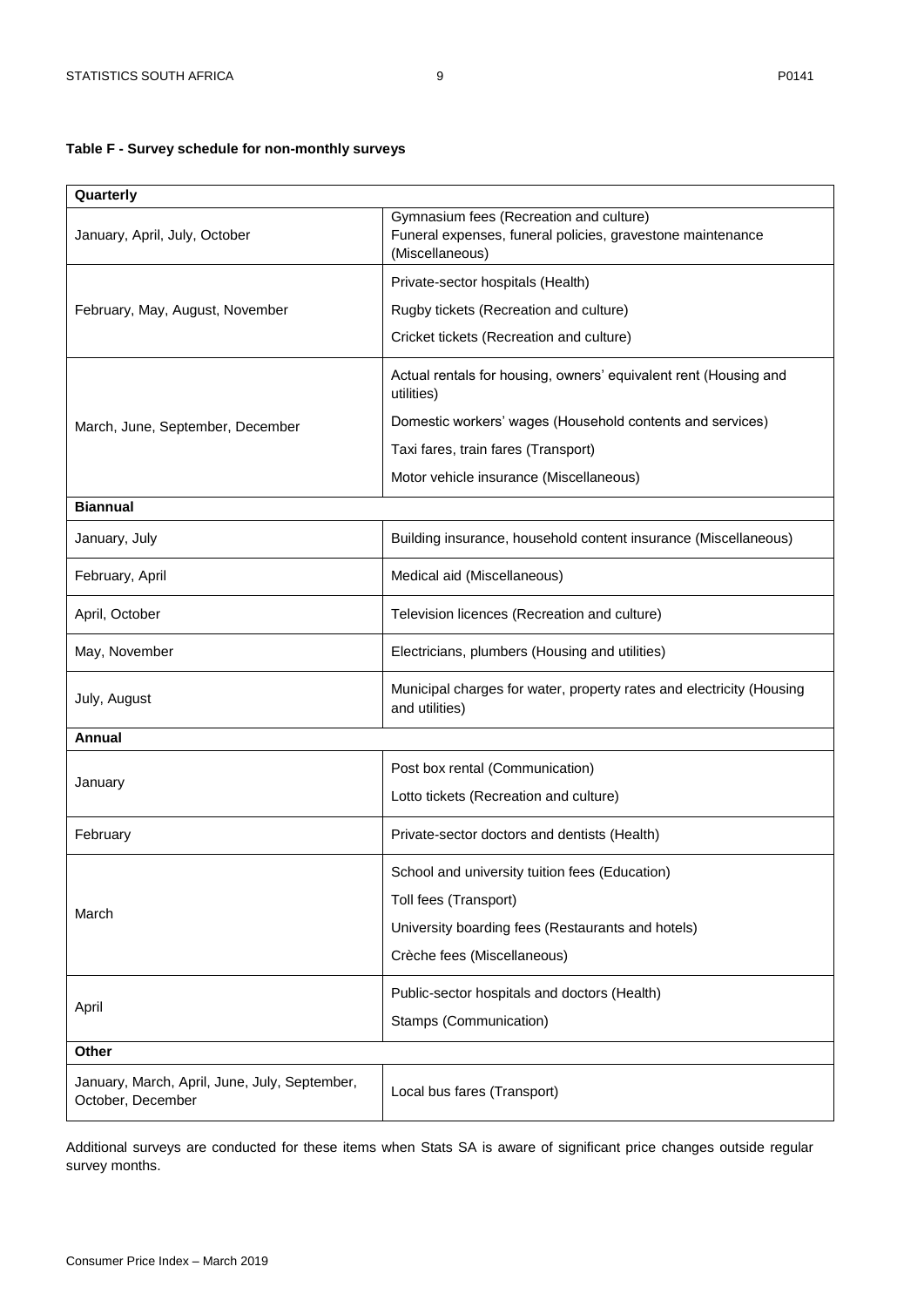## <span id="page-9-0"></span>**GLOSSARY**

A complete set of definitions is available in the methods and sources document on the Stats SA website [http://www.statssa.gov.za/?page\\_id=2528](http://www.statssa.gov.za/?page_id=2528)

| <b>Annual inflation rate</b>        | The annual inflation rate is the change in the index of the relevant month of the<br>current year compared with the index of the same month in the previous year<br>expressed as a percentage.                                                                                                                                                                                                                                                                                                                                                                                                                            |
|-------------------------------------|---------------------------------------------------------------------------------------------------------------------------------------------------------------------------------------------------------------------------------------------------------------------------------------------------------------------------------------------------------------------------------------------------------------------------------------------------------------------------------------------------------------------------------------------------------------------------------------------------------------------------|
| Annual percentage change            | The annual percentage change is the change in the index of the relevant month<br>of the current year compared with the index of the same month in the previous<br>year expressed as a percentage.                                                                                                                                                                                                                                                                                                                                                                                                                         |
| Average annual inflation rate       | The average annual inflation rate is the change in the average index of one year<br>compared with the average index of the previous year expressed as a percentage.                                                                                                                                                                                                                                                                                                                                                                                                                                                       |
| Average annual percentage<br>change | The average annual percentage change is the change in the average index of one<br>year compared with the average index of the previous year expressed as a<br>percentage.                                                                                                                                                                                                                                                                                                                                                                                                                                                 |
| <b>CPI for administered prices</b>  | An administered price is defined as the price of a product which is set consciously<br>by an individual producer or group of producers and/or any price which can be<br>determined or influenced by government, either directly or through a government<br>agency/institution without reference to market forces. Products and services<br>included are assessment rates, water, electricity, paraffin, petrol, diesel, public<br>transport - trains, motor licences, motor registration, telephone fees, cell calls,<br>television licence, school fees, university/technicons/colleges and university<br>boarding fees. |
| <b>CPI for regulated prices</b>     | Regulated prices are those administered prices that are monitored and controlled<br>by government policy. To this end, price regulation does not necessarily imply the<br>presence of an economic regulator, but the restriction on the extent to which<br>prices may vary, depending on government's policy objective. Products and<br>services included are water, electricity, paraffin, petrol, diesel, telephone fees and<br>cell calls.                                                                                                                                                                             |
| CPI per expenditure decile          | Decile 1 - up to R17 721;<br>Decile 2 - R 17 722 up to R 29 475;<br>Decile 3 - R 29 476 up to R 42 582;<br>Decile 4 - R 42 583 up to R 56 909;<br>Decile 5 - R 56 910 up to R 73 813;<br>Decile 6 - R 73 814 up to R 94 884;<br>Decile 7 - R 94 885 up to R 124 227;<br>Decile 8 - R 124 228 up to R 173 022;<br>Decile 9 - R 173 023 up to R 269 902; and<br>Decile 10 - R 269 903 and more.                                                                                                                                                                                                                             |
| <b>Inflation rate</b>               | The inflation rate is the change in the CPI for all items of the relevant month of the<br>current year compared with the CPI for all items of the same month in the previous<br>year expressed as a percentage.                                                                                                                                                                                                                                                                                                                                                                                                           |
| Monthly percentage change           | The monthly percentage change is the change in the index of the relevant month<br>compared with the index of the previous month expressed as a percentage.                                                                                                                                                                                                                                                                                                                                                                                                                                                                |
| <b>Rural CPI</b>                    | The rural CPI is compiled using data from rural and urban areas in accordance<br>with the purchasing patterns of rural residents.                                                                                                                                                                                                                                                                                                                                                                                                                                                                                         |